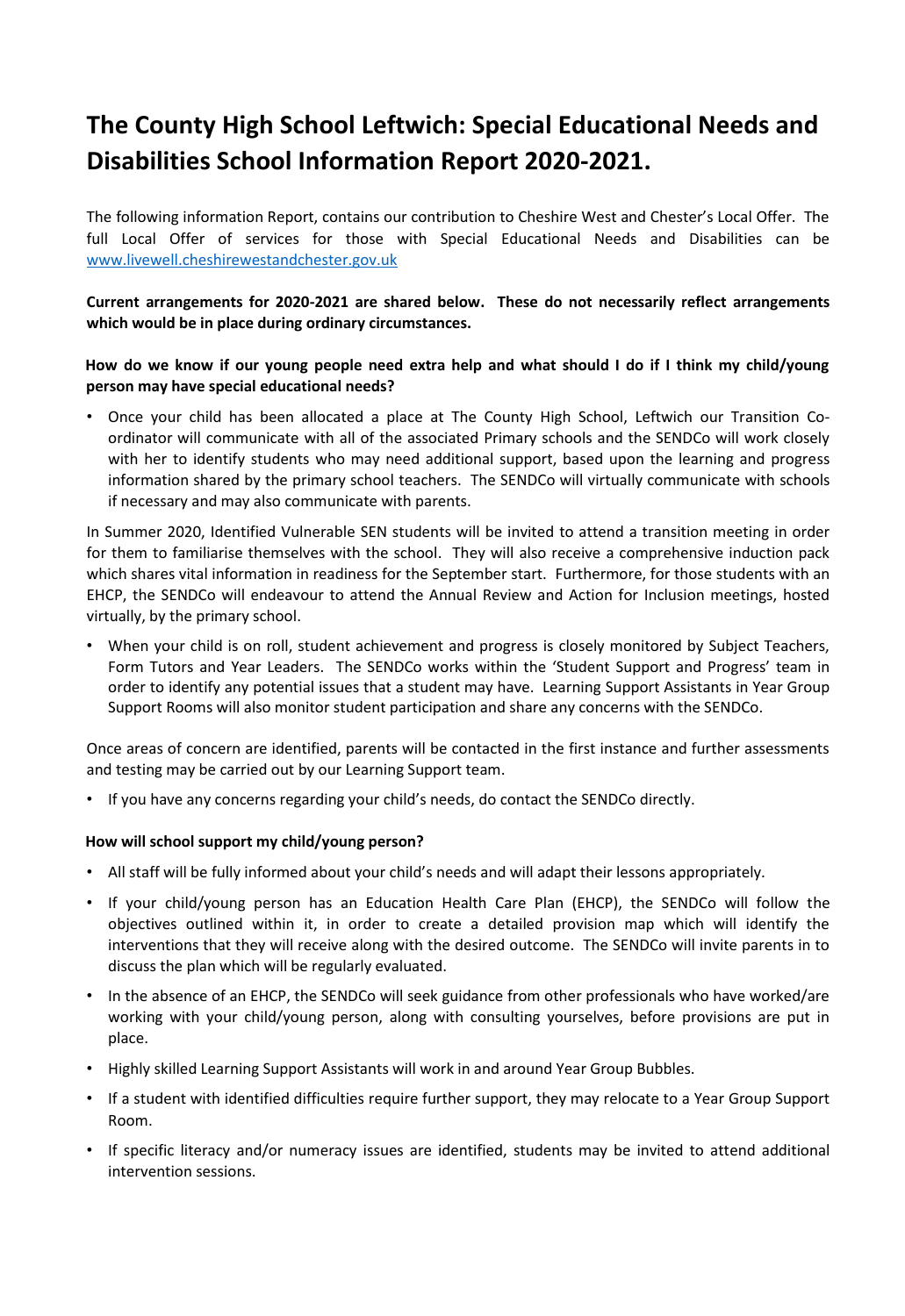- Students with EHCPs will be supported in mainstream classrooms by highly bespoke provision from the classroom teachers. Should they require more in depth support, they may leave the class and be supported in their Year Group Support Room**.**
- **Each year group has its own Support Room, where** we deliver bespoke interventions to our students which could include handwriting practice, touch typing, specialist dyslexia support, over-learning of previously taught subject material. Where appropriate, additional bespoke Dyslexia support is delivered
- Students experiencing emotional issues which are preventing their full engagement with learning may complete a package of work with our Emotional Learning Support Assistant (ELSA) or one of our Education Support Workers (ESW) These learners may also use their Support Room if arranged by their Year Leader.
- We work closely with parents. Concerns and successes are shared regularly, both by telephone and by email. Parents are encouraged to contact school with any issues.
- School will also work closely with partner agencies in health to support students with diagnosed conditions.

## **How will the curriculum be matched to my child's needs?**

• We aim to provide a broad and balanced curriculum for all of our students. For students whose special educational need necessitates, we deliver a bespoke curriculum that allows them to develop the essential core skills whilst still maintaining appropriate variety and challenge. Once your child approaches Key Stage 4, the SENDCo will investigate the need for additional access arrangements in examinations.

## **How will both the school and I know how my child/young person is doing and how will you help me to support their learning?**

- All students in Years 7-11 are formally assessed and this is reported on twice per year. Students' tracking reports are emailed home and/or sent with the child/young person. The SENDCo receives copies of student tracking reports in order to analyse and determine whether appropriate progress is being made. In the event of concerns being raised, in conjunction with the child/young person's Form Tutor or Year Leader, the SENDCo may contact parents/carers to discuss ways in which we can all support the student.
- Students on the Special Educational Needs register will be regularly monitored by the Learning Support team and parents/carers contacted if and when appropriate.
- Subject teachers, Form tutors and Year Leaders may contact home at any point to share success and concerns.
- Parents and carers are encouraged to contact school to discuss areas of concern. If these concerns specifically relate to perceived issues with your child/young person's ability to learn, then the SENDCo should be contacted gashford@leftwichhigh.com. In the event of concerns regarding behaviour and other matters, emails should be directed to admin@leftwichhigh.com with the child/young person's name and form tutor clearly identified.

#### **What support will there be for my child/young person's overall well-being?**

- The County High School has excellent pastoral care. Under normal circumstances, students will be placed in a tutor group with a Form Tutor and this will remain in place for their whole 5 years in school. Additionally, the Year Leader will lead and support your child throughout their learning journey. This gives us and yourselves the opportunity to build excellent working relationships to support your child/young person.
- Children and Young People study a variety of issues around their own social, emotional and mental wellbeing in Education for Life lessons, which are led by Form Tutors. Here we encourage our students to be supportive of each other and contribute their own viewpoints on a variety of issues around wellbeing.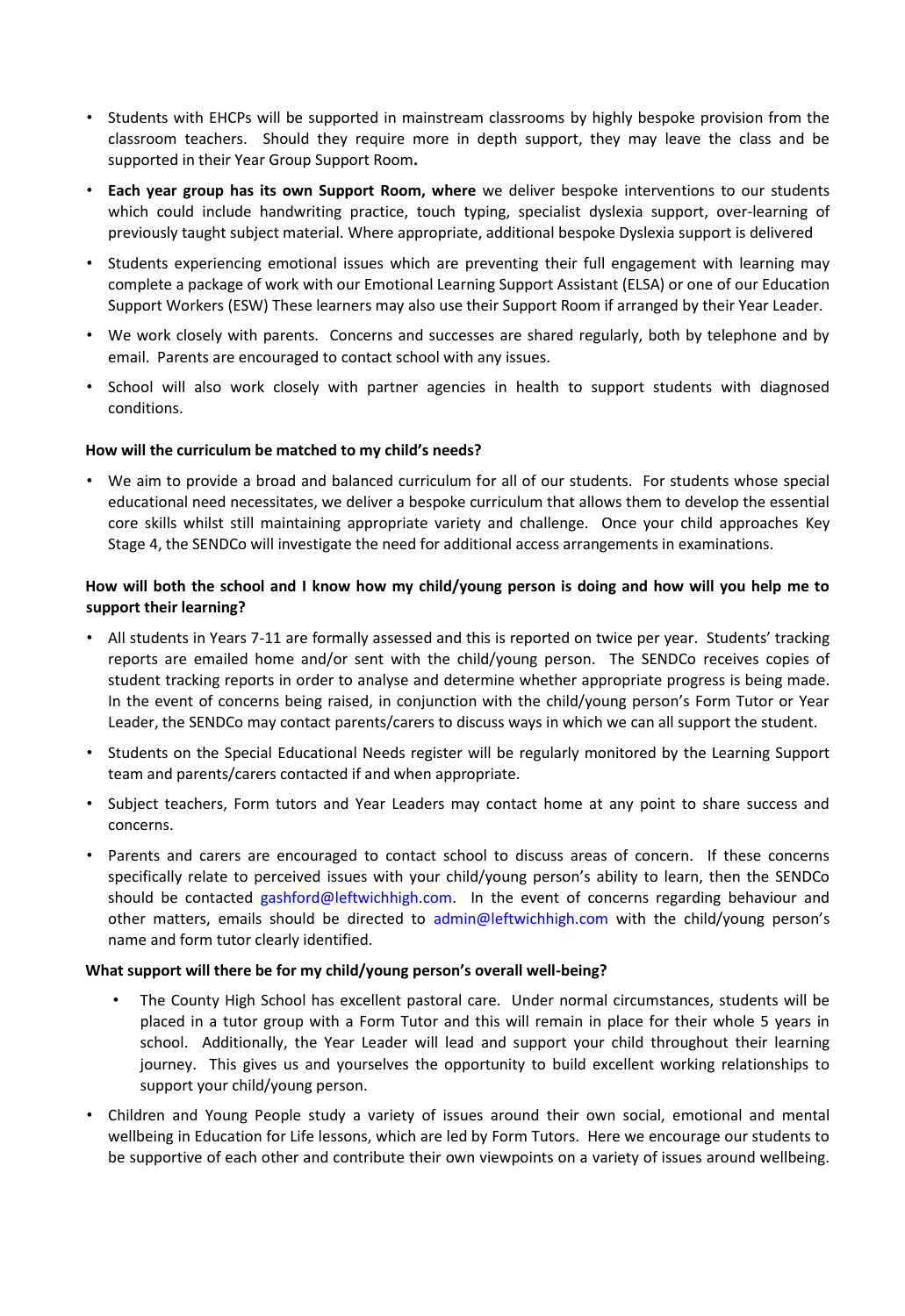During Tutor Time, our students follow a defined programme to build and enhance their development of their character. This programme runs alongside support of reading and writing skills for all students.

- The County High School, Leftwich has both Year Councils and a School Council group which meet regularly with senior staff in order that the student voice is heard and acted upon, where appropriate.
- The school employs a Councillor and three Education Support Workers who work closely with identified students to ensure appropriate emotional support is provided when necessary.
- In school, we have Support Rooms for each year group and an Internal Exclusion room (IER) where, depending upon circumstances, students are given an opportunity to work through issues which are preventing their access to lessons.
- We also have an Emotional Learning Support Assistant who provides medium term interventions to support our students to access their lessons.
- The County High School, Leftwich also works closely with outside agencies including Education Access team, Young Persons services, Child and Adolescent Mental Health Service, Visyon and Social Care.

## **What SEND specific training and experience do classroom teachers and the Learning Support team have?**

• The County High School operates an ongoing cycle of professional development which includes packages on how to support students with SEND.

This includes, but is not limited to:

- How to support students with hearing impairments.
- How to support students with visual impairments.
- Supporting young people with Autism
- Whole school approaches to teaching students with ADHD, Autism and Dyslexia.
- The SENDCo holds the National Award for Special Educational Needs and Disabilities Co-ordination (NASENDCo). The SENDCo has two assistants. Both of whom are qualified teachers. One assistant is a qualified teacher of Dyslexic students. The other assistant is currently studying for the NASENDCo qualification.

#### **How will my child/young person be included in activities outside the classroom including school trips?**

• When circumstances allow, we will endeavour to plan extra-curricular activities which are accessible to all. Reasonable adjustments will be made and Learning Support assistants will be made available to support your child/young person if necessary, whether the activity is on or off site and during the working day. For residential trips, each case will be considered on an individual basis, with every effort being made to allow your child/young person to access the activity.

#### **How accessible is the school?**

- The school is accessible by wheelchair although classrooms are distributed over 3 floors; the ground floor has several sets of steps in its layout.
- We have an easily accessible toilet and changing facilities.
- There are designated quiet rooms at lunchtimes along with the LINC, where students may sit, if they need to access a quiet space.
- In the event of the SENDCo and yourselves deciding that your child/Young Person should type their work instead of handwriting it, laptops are readily available for both class work and exams.